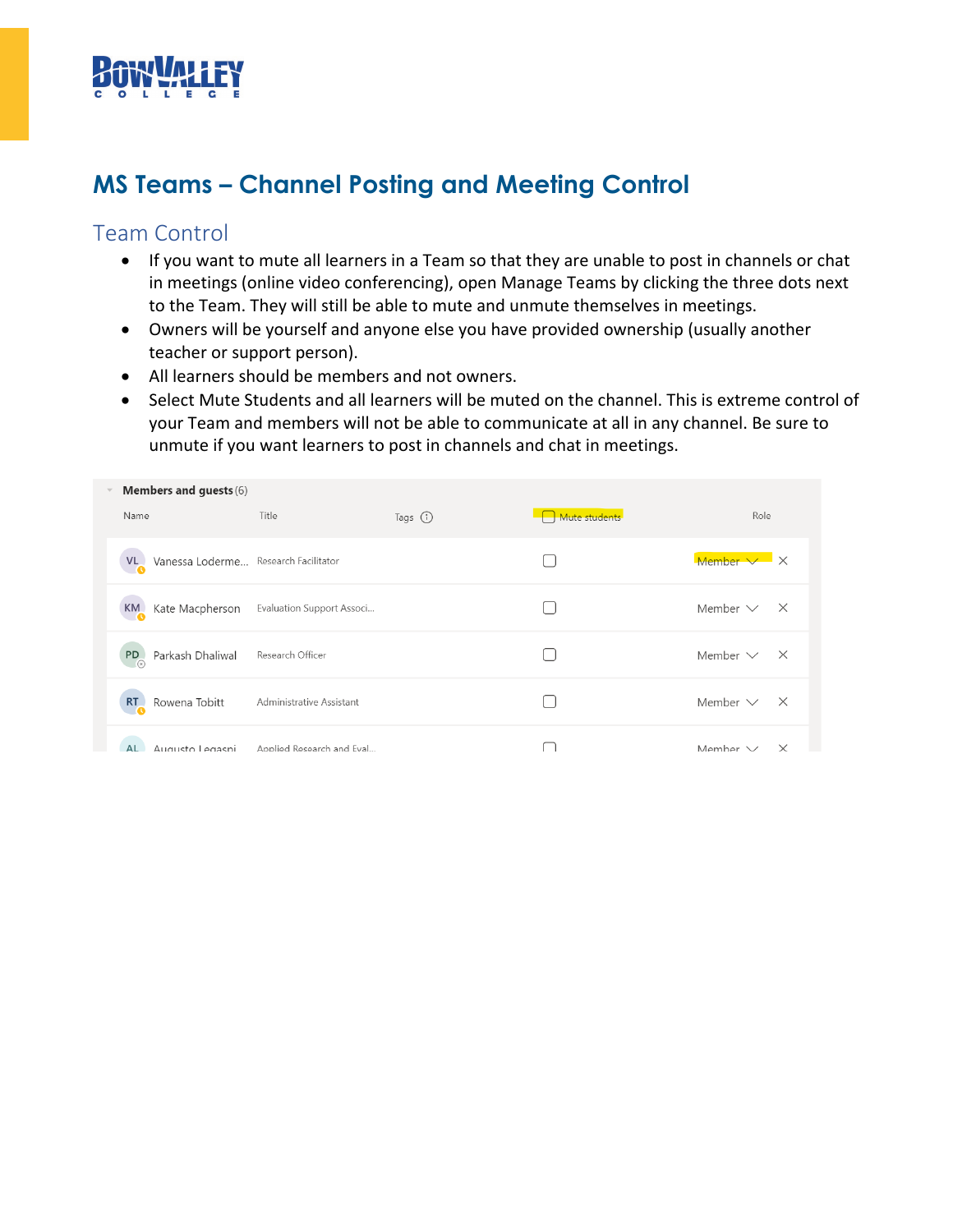

## Channel Control

- You can control channel discussion by clicking the three dots next to a channel and selecting Manage Channel.
- Turn Channel Moderation on and then revise permissions as necessary.
- Team owners (instructors and support persons) will be moderators and you can add more team owners by clicking Manage.
- You might want to keep it off for learner chat channel and on for channels where you are going to post meetings and recordings and announcements

| Channel settings                               |                                             |
|------------------------------------------------|---------------------------------------------|
| <b>Permissions</b><br>$\overline{\phantom{a}}$ | Set channel moderation preferences          |
|                                                | Channel moderation                          |
|                                                | On                                          |
|                                                | Who are the moderators?                     |
|                                                | Manage<br>Team owners                       |
|                                                | Who can start a new post?                   |
|                                                | Only moderators                             |
|                                                | Team member permissions                     |
|                                                | Allow members to reply to channel messages  |
|                                                | Allow bots to submit channel messages       |
|                                                | Allow connectors to submit channel messages |